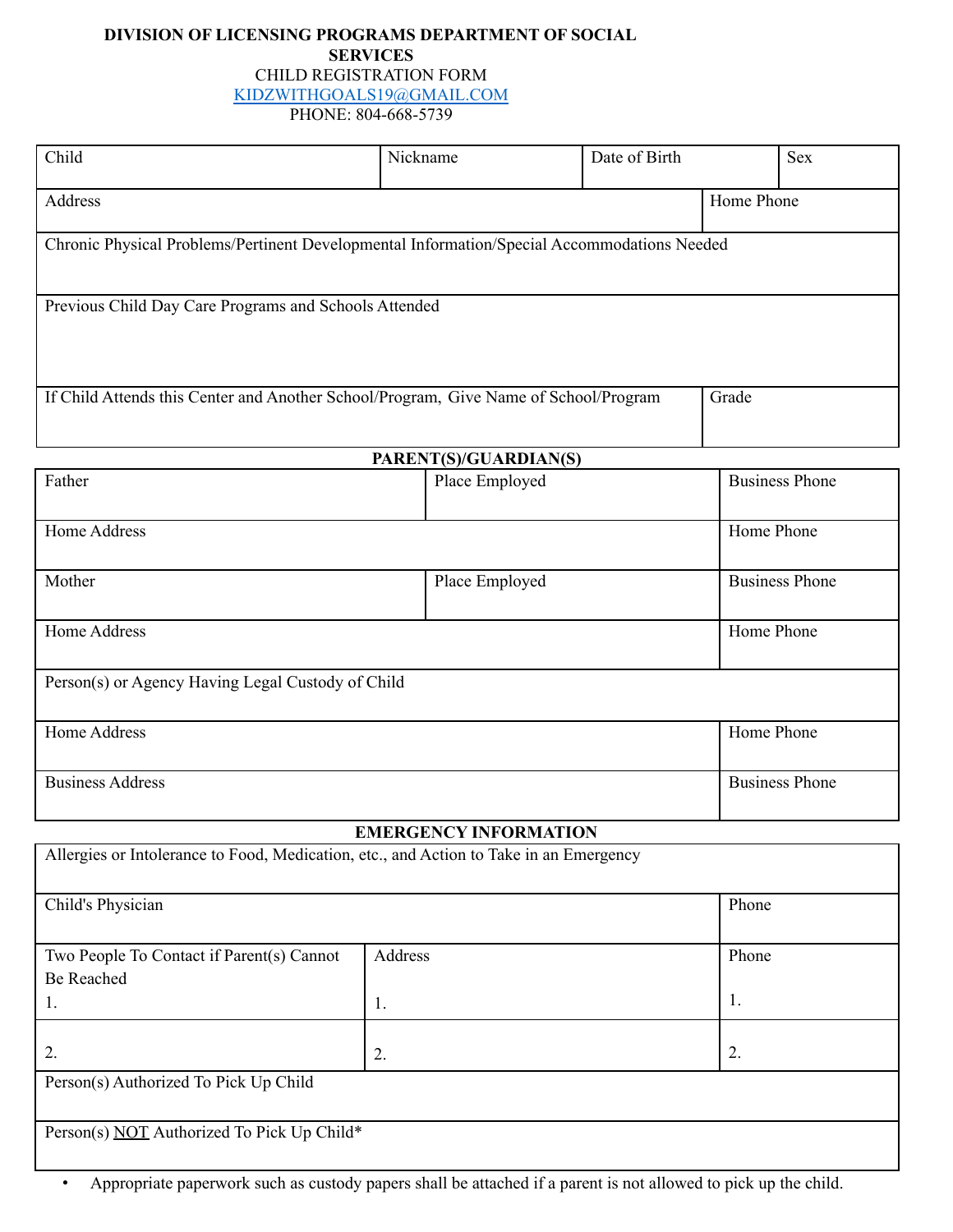• NOTE: Section 22.1-4.3 of the *Code of Virginia* states that unless a court order has been issued to the contrary, the noncustodial parent of a student enrolled in a public school or day care center must be included, upon the request of such noncustodial parent, as an emergency contact for events occurring during school or day care activities.

# **032-05-252/11 (06/05) (over)**

### **AGREEMENTS**

- 1. The child day center agrees to notify the parent(s)/guardian(s) whenever the child becomes ill and the parent(s)/guardian(s) will arrange to have the child picked up as soon as possible if so requested by the center.
- 2. The parent(s)/guardian(s) authorize the child day center to obtain immediate medical care if any emergency occurs when the parent(s)/guardian(s) cannot be located immediately.  $**$
- 3. The parent(s)/guardians agree to inform the center within 24 hours or the next business day after his child or any member of the immediate household has developed a reportable communicable disease, as defined by the State Board of Health, except for life threatening diseases which must be reported immediately.

### **SIGNATURES**

 $\mathcal{L}_\mathcal{L} = \{ \mathcal{L}_\mathcal{L} = \{ \mathcal{L}_\mathcal{L} = \{ \mathcal{L}_\mathcal{L} = \{ \mathcal{L}_\mathcal{L} = \{ \mathcal{L}_\mathcal{L} = \{ \mathcal{L}_\mathcal{L} = \{ \mathcal{L}_\mathcal{L} = \{ \mathcal{L}_\mathcal{L} = \{ \mathcal{L}_\mathcal{L} = \{ \mathcal{L}_\mathcal{L} = \{ \mathcal{L}_\mathcal{L} = \{ \mathcal{L}_\mathcal{L} = \{ \mathcal{L}_\mathcal{L} = \{ \mathcal{L}_\mathcal{$ 

 $\mathcal{L}_\mathcal{L} = \{ \mathcal{L}_\mathcal{L} = \{ \mathcal{L}_\mathcal{L} = \{ \mathcal{L}_\mathcal{L} = \{ \mathcal{L}_\mathcal{L} = \{ \mathcal{L}_\mathcal{L} = \{ \mathcal{L}_\mathcal{L} = \{ \mathcal{L}_\mathcal{L} = \{ \mathcal{L}_\mathcal{L} = \{ \mathcal{L}_\mathcal{L} = \{ \mathcal{L}_\mathcal{L} = \{ \mathcal{L}_\mathcal{L} = \{ \mathcal{L}_\mathcal{L} = \{ \mathcal{L}_\mathcal{L} = \{ \mathcal{L}_\mathcal{$ 

*Parent(s) or Guardian(s) Date*

*Administrator of Center Date*

 $\frac{1}{2}$  , where  $\frac{1}{2}$  , where  $\frac{1}{2}$ 

Date Child Entered Care: \_\_\_\_\_\_\_\_\_\_\_\_\_\_\_\_\_\_\_\_ Date Left Care: \_\_\_\_\_\_\_\_\_\_\_\_\_\_\_\_\_\_\_\_

\*\* If there is an objection to seeking emergency medical care, a statement should be obtained from the parent(s) or guardian(s) that states the objection and the reason for the objection.

## **OFFICE USE ONLY IDENTITY VERIFICATION**

If proof of identity is required and a copy is not kept, please fill out the following.

| <b>Place of Birth</b>      | <b>Birth Date</b> | <b>Birth Certificate Number</b>  | Date Issued                         |
|----------------------------|-------------------|----------------------------------|-------------------------------------|
| <b>Other Form of Proof</b> |                   | <b>Date Documentation Viewed</b> | <b>Person Viewing Documentation</b> |

Date of Notification of Local Law-Enforcement Agency (when required proof of identity is not provided):

*Date*

Proof of the child's identity and age may include a certified copy of the child's birth certificate, birth registration card, notification of birth (hospital, physician or midwife record), passport, copy of the placement agreement or other proof of the child's identity from a child placing agency (foster care and adoption agencies), record from a public school in Virginia, certification by a principal or his designee of a public school in the U. S. that a certified copy of the child's birth record was previously presented or copy of the entrustment agreement conferring temporary legal custody of a child to an independent foster parent. Viewing the child's proof of identity is not necessary when the child attends a public school in Virginia *and* the center assumes responsibility for the child directly from the school (i.e., after school program) or the center transfers